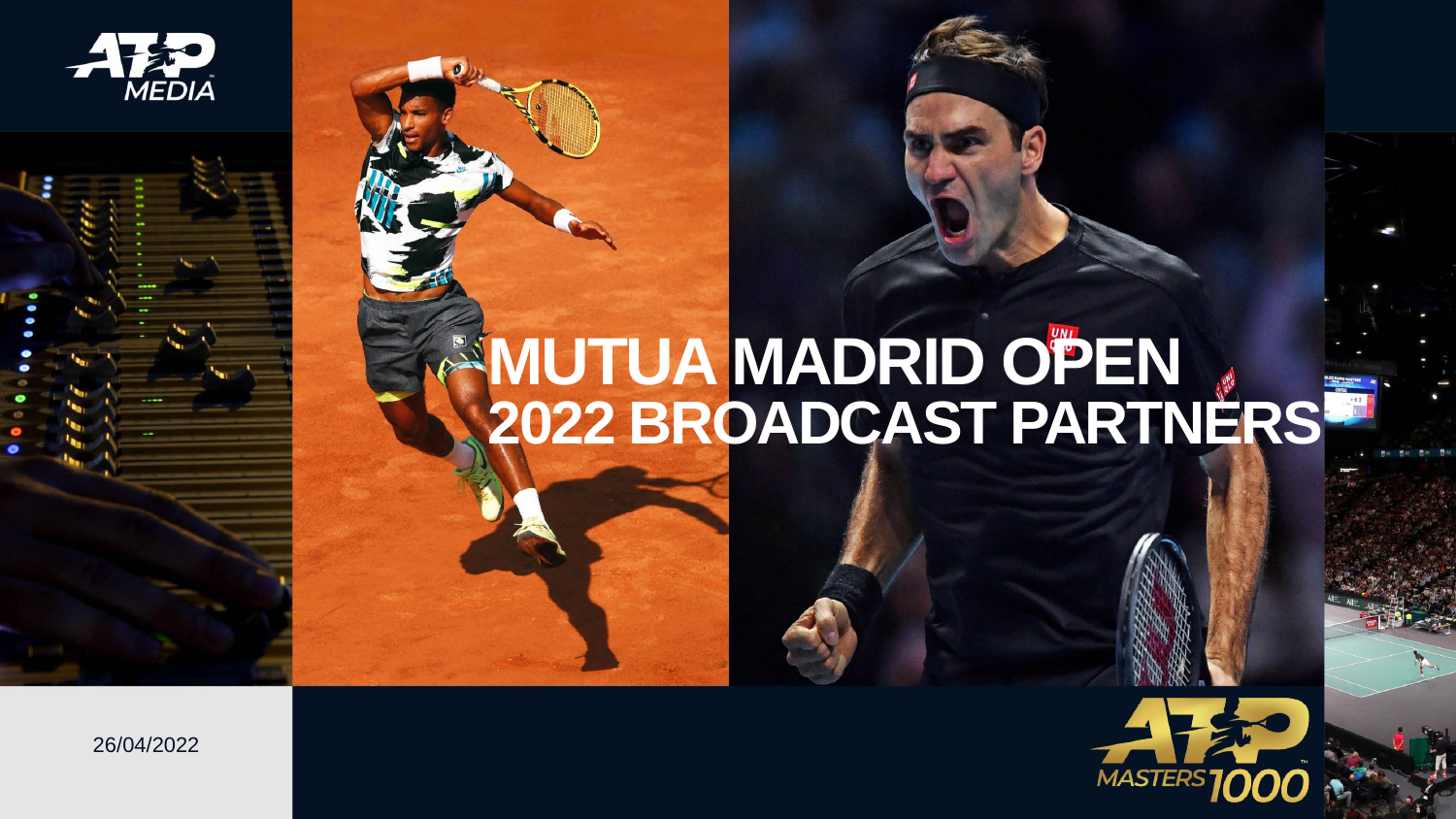## **2022 Broadcast Partners**

| Region      | <b>Territory List</b>                                                                                                                                                                                                                                                                                                                                                                                                                                                                                                         | <b>E</b> Partner<br>┍                |
|-------------|-------------------------------------------------------------------------------------------------------------------------------------------------------------------------------------------------------------------------------------------------------------------------------------------------------------------------------------------------------------------------------------------------------------------------------------------------------------------------------------------------------------------------------|--------------------------------------|
| Africa      | Benin; Burkina Faso; Burundi; Cameroon; Central African Rep.; Chad; Comoros; Congo, Dem. Rep.; Congo, Repub. of the; Djibouti; Gabon; Guinea-<br>Bissau; Guinea; Madagascar; Mali; Mauritania; Mauritius; Niger; Rwanda; Senegal; Seychelles; Togo                                                                                                                                                                                                                                                                            | Canal+ Africa                        |
| Africa      | Lesotho; Namibia; Zimbabwe; Angola; Benin; Botswana; Burkina Faso; Burundi; Cameroon; Cape Verde; Central African Rep.; Comoros; Congo,<br>Repub. of the; Congo, Dem. Rep.; Equatorial Guinea; Eritrea; Ethiopia; Gabon; Gambia, The; Ghana; Guinea; Guinea-Bissau; Guyana; Kenya; Liberia;<br>Madagascar; Malawi; Mali; Mauritius; Mayotte; Mozambique; Niger; Nigeria; Reunion; Rwanda; Sao Tome & Principe; Senegal; Sierra Leone;<br>Seychelles; Swaziland; Tanzania; Togo; Uganda; Zambia; South Africa                  | Supersport Africa                    |
| Americas    | Argentina; Brazil; Chile; Colombia; Costa Rica; Dominican Republic; Ecuador; El Salvador; Guatemala; Honduras; Mexico; Nicaragua; Panama;<br>Paraguay; Peru; Uruguay; Venezuela; Anguilla; Antigua & Barbuda; Aruba; Bahamas, The; Barbados; Belize; Bermuda; Bolivia; British Virgin Is.;<br>Cayman Islands; Cuba; Dominica; French Guiana; Grenada; Guadeloupe; Guyana; Haiti; Jamaica; Martinique; Montserrat; Saint Kitts & Nevis; Saint<br>Vincent and the Grenadines; Saint Lucia; Turks & Caicos Is; Trinidad & Tobago | <b>ESPN International Latam</b>      |
| Americas    | Canada                                                                                                                                                                                                                                                                                                                                                                                                                                                                                                                        | <b>TSN</b>                           |
| Americas    | United States; Puerto Rico; Virgin Islands                                                                                                                                                                                                                                                                                                                                                                                                                                                                                    | <b>Tennis Channel</b>                |
| Asia        | China                                                                                                                                                                                                                                                                                                                                                                                                                                                                                                                         | iQiyi                                |
| Asia        | China; Macao                                                                                                                                                                                                                                                                                                                                                                                                                                                                                                                  | <b>CCTV</b>                          |
| Asia        | Hong Kong                                                                                                                                                                                                                                                                                                                                                                                                                                                                                                                     | PCCW                                 |
| Asia        | India; Nepal; Bhutan; Pakistan; Maldives; Bangladesh; Sri Lanka                                                                                                                                                                                                                                                                                                                                                                                                                                                               | Viacom18                             |
| Asia        | Japan                                                                                                                                                                                                                                                                                                                                                                                                                                                                                                                         | Gaora Sports Channel                 |
| Asia        | Japan                                                                                                                                                                                                                                                                                                                                                                                                                                                                                                                         | <b>NHK</b>                           |
| Asia        | Japan                                                                                                                                                                                                                                                                                                                                                                                                                                                                                                                         | wowow                                |
| Asia        | Korea, South                                                                                                                                                                                                                                                                                                                                                                                                                                                                                                                  | Eclat                                |
| Asia        | Shanghai                                                                                                                                                                                                                                                                                                                                                                                                                                                                                                                      | Shanghai Media                       |
| Asia        | Singapore                                                                                                                                                                                                                                                                                                                                                                                                                                                                                                                     | beIN SPORTS Singapore                |
| Asia        | Taiwan                                                                                                                                                                                                                                                                                                                                                                                                                                                                                                                        | Sino Catch (Sportcast)               |
| Asia        | Thailand; Cambodia; Laos; Malaysia; Brunei; Indonesia; East Timor; Philippines; Singapore                                                                                                                                                                                                                                                                                                                                                                                                                                     | beIN Southeast Asia                  |
| Asia        | Vietnam                                                                                                                                                                                                                                                                                                                                                                                                                                                                                                                       | Canal+ Overseas (K+) (VSTV)          |
| Australasia | Australia                                                                                                                                                                                                                                                                                                                                                                                                                                                                                                                     | beIN SPORTS Australia                |
| Australasia | Cook Islands; Fiji; French Polynesia; Nauru; Soloman Islands; Tonga; Tuvalu; Vanuatu; Wallis and Futuna; Samoa; Kiribati; New Caledonia; Papua New<br>Guinea                                                                                                                                                                                                                                                                                                                                                                  | Digicel                              |
| Australasia | New Zealand                                                                                                                                                                                                                                                                                                                                                                                                                                                                                                                   | Sky NZ                               |
| Europe      | Albania; Kosovo                                                                                                                                                                                                                                                                                                                                                                                                                                                                                                               | Supersport / Straightforward Albania |
| Europe      | Armenia; Azerbaijan; Belarus; Kazakhstan; Kyrgyzstan; Tajikistan; Turkmenistan; Uzbekistan; Moldova                                                                                                                                                                                                                                                                                                                                                                                                                           | Setanta Stans                        |
| Europe      | Belgium                                                                                                                                                                                                                                                                                                                                                                                                                                                                                                                       | <b>BeTV</b>                          |
| Europe      | Belgium                                                                                                                                                                                                                                                                                                                                                                                                                                                                                                                       | Telenet (Play Sports)                |
| Europe      | Bosnia and Herzegovina; Croatia; Macedonia; Serbia; Slovenia; Montenegro                                                                                                                                                                                                                                                                                                                                                                                                                                                      | Sportklub                            |
| Europe      | <b>Bulgaria</b>                                                                                                                                                                                                                                                                                                                                                                                                                                                                                                               | A1 Max Sport                         |